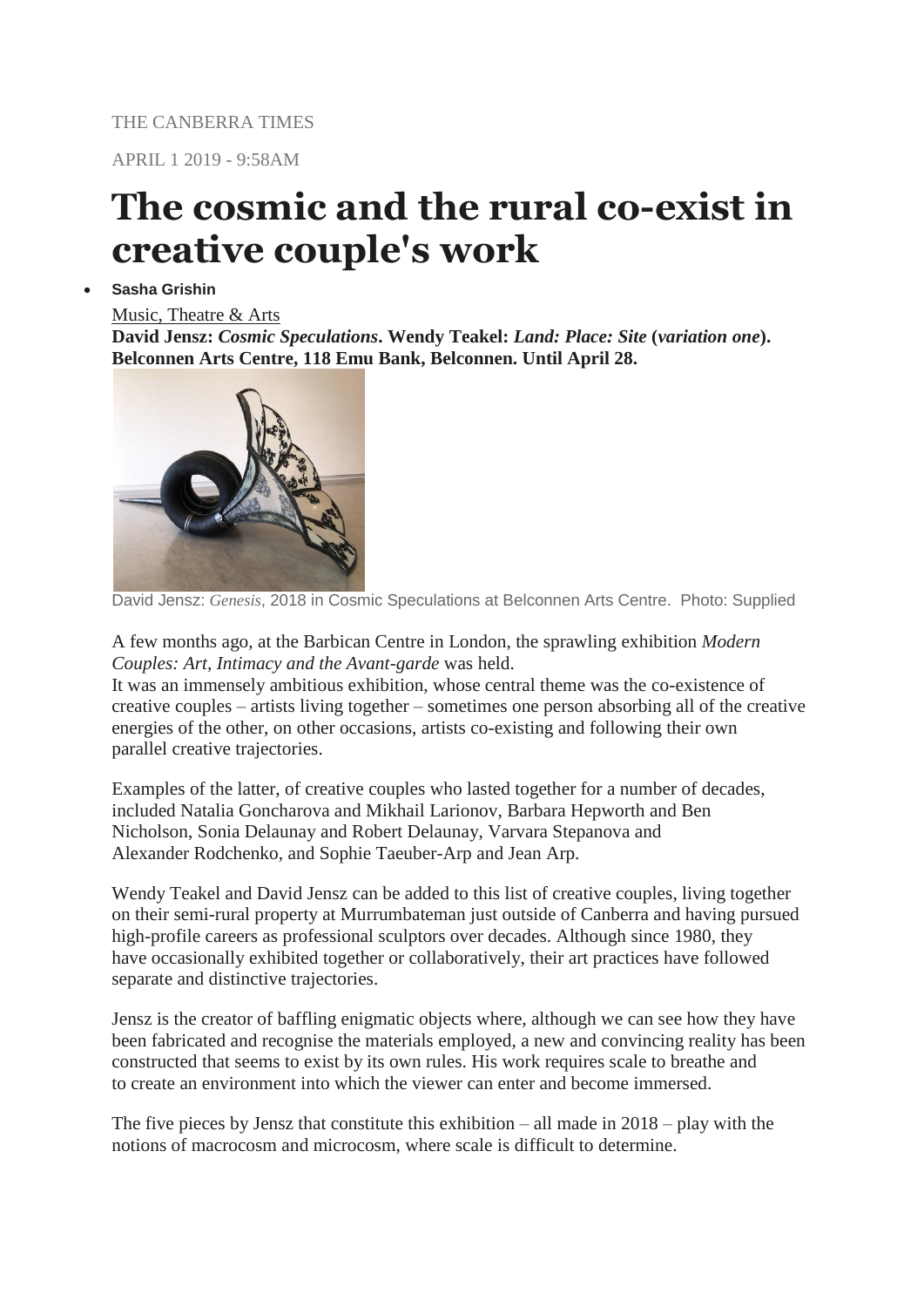

David Jensz, *Strain*, 2018 in Cosmic Speculations at Belconnen Arts Centre. Photo: Supplied

In the catalogue, Jensz writes of his process of work, "My practice involves the construction and fabrication of sculptural objects that reflect on the patterns that underpin the intricacy of life. The simplicity in my work alludes to greater complexity and I view the work as fragments of a much larger whole. Regardless of how much we understand or how far we explore, there always appears to be a veil beyond which we may never know. In practical terms, I contemplate the world by engaging with physical materials: my working process is a journey from the known to the unknown."

In *Strain*, *Ripple* and *Genesis*, the three major sculptural pieces in this exhibition, we experience a sense of amazement and bewilderment in the fantastic creations. There is an intricacy in the fabrication of the pieces as we are invited to suspend disbelief and enter into an amazingly attractive pattern of a new reality.

Teakel's practice is less cosmic and universal and more anchored in an Australian rural farming environment. Her single piece in the exhibition, *Land: Place: Site* (*variation one*), was originally conceived for *Sculpture by the Sea* at Bondi and now has been reconceived for the outside exhibition space at the Belconnen Arts Centre.



Wendy Teakel, *Land Place Site (variation one)* at Belconnen Arts Centre. Photo: Supplied

It consists of a large 5.3 metre equilateral cross, where a sheep fleece top is supported by a substructure of fencing wire and rusted steel rods. The cross is quite stark and effective and open to various interpretations but lacks some of the drama of its first exhibition in the spectacular environment at Bondi.